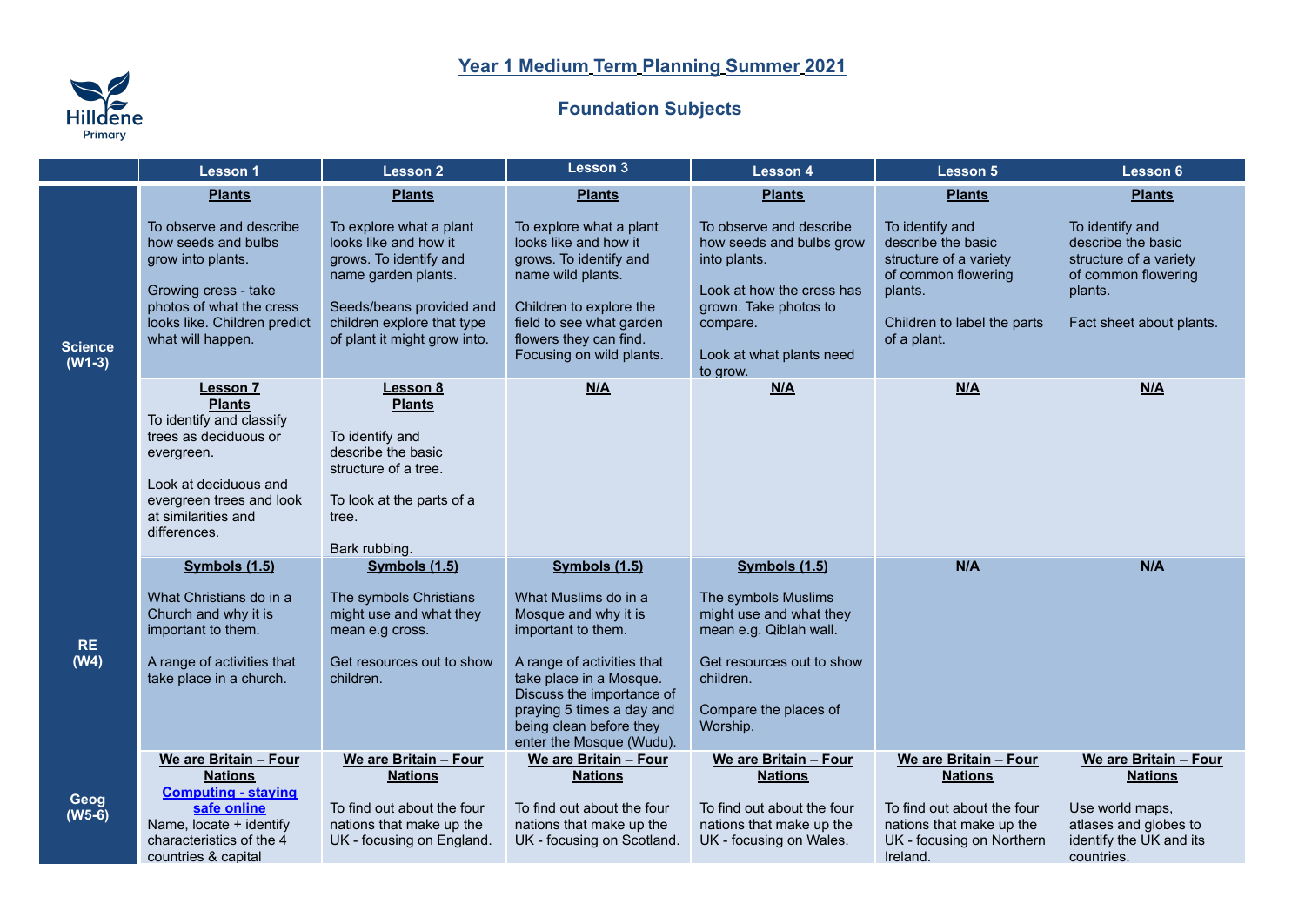|                            | cities of the UK and its<br>surrounding seas.                                                                                                                                                                                                                            |                                                                                                                                                                                                                                                                                    |                                                                                                                                                                                                                |                                                                                                                                                                                                                                                                                           |                                                                                                                                                                                                                                                                                                                                     | Devise a simple map;<br>and use and construct<br>basic symbols in a key.                                                                                                                                                                                                                                   |
|----------------------------|--------------------------------------------------------------------------------------------------------------------------------------------------------------------------------------------------------------------------------------------------------------------------|------------------------------------------------------------------------------------------------------------------------------------------------------------------------------------------------------------------------------------------------------------------------------------|----------------------------------------------------------------------------------------------------------------------------------------------------------------------------------------------------------------|-------------------------------------------------------------------------------------------------------------------------------------------------------------------------------------------------------------------------------------------------------------------------------------------|-------------------------------------------------------------------------------------------------------------------------------------------------------------------------------------------------------------------------------------------------------------------------------------------------------------------------------------|------------------------------------------------------------------------------------------------------------------------------------------------------------------------------------------------------------------------------------------------------------------------------------------------------------|
|                            | Using Ipads to look at<br>map of UK.                                                                                                                                                                                                                                     |                                                                                                                                                                                                                                                                                    |                                                                                                                                                                                                                |                                                                                                                                                                                                                                                                                           |                                                                                                                                                                                                                                                                                                                                     | Draw a map of the UK and<br>label it.                                                                                                                                                                                                                                                                      |
|                            | <b>Relationships</b>                                                                                                                                                                                                                                                     | <b>Relationships</b>                                                                                                                                                                                                                                                               | <b>Relationships</b>                                                                                                                                                                                           | <b>Relationships</b>                                                                                                                                                                                                                                                                      | <b>Relationships</b>                                                                                                                                                                                                                                                                                                                | <b>Relationships</b>                                                                                                                                                                                                                                                                                       |
| Jigsaw -<br><b>PSHE</b>    | To identify members of my<br>family and understand<br>that there are lots of<br>different types of families.<br>To know how it feels to<br>belong to a family and<br>care about the people<br>who are important to me.                                                   | To identify what being a<br>good friend means to me.<br>To know how to make a<br>new friend.                                                                                                                                                                                       | To know appropriate ways<br>of physical contact to greet<br>my friends and to know<br>which way I prefer.<br>To recognise which ways<br>of physical contact are<br>acceptable and<br>unacceptable to me.       | To know who can help me<br>in my school community.<br>To know when I need help<br>and how to ask for it.                                                                                                                                                                                  | To recognise my qualities<br>as a friend and as a<br>person.<br>To know ways to praise<br>myself.                                                                                                                                                                                                                                   | To discuss why I<br>appreciate someone who<br>is special to me.<br>To express how I feel<br>about them.                                                                                                                                                                                                    |
|                            | Games 2                                                                                                                                                                                                                                                                  | Games 2                                                                                                                                                                                                                                                                            | Games 2                                                                                                                                                                                                        | Games 2                                                                                                                                                                                                                                                                                   | Games 2                                                                                                                                                                                                                                                                                                                             | Games 2                                                                                                                                                                                                                                                                                                    |
| PE                         | To develop balance, agility<br>and coordination.<br>(One session Led by<br>Premier Sports coach one<br>session by class teacher)<br>Dance with Miss Flowers                                                                                                              | To develop balance, agility<br>and coordination.<br>(One session Led by<br>Premier Sports coach one<br>session by class teacher)<br>Dance with Miss Flowers                                                                                                                        | To develop balance, agility<br>and coordination.<br>(One session Led by<br>Premier Sports coach one<br>session by class teacher)<br>Dance with Miss Flowers                                                    | To develop balance, agility<br>and coordination.<br>(One session Led by<br>Premier Sports coach one<br>session by class teacher)<br>Dance with Miss Flowers                                                                                                                               | To develop balance, agility<br>and coordination.<br>(One session Led by<br>Premier Sports coach one<br>session by class teacher)<br>Dance with Miss Flowers                                                                                                                                                                         | To develop balance, agility<br>and coordination.<br>(One session Led by<br>Premier Sports coach one<br>session by class teacher)<br>Dance with Miss Flowers                                                                                                                                                |
|                            |                                                                                                                                                                                                                                                                          |                                                                                                                                                                                                                                                                                    |                                                                                                                                                                                                                |                                                                                                                                                                                                                                                                                           |                                                                                                                                                                                                                                                                                                                                     |                                                                                                                                                                                                                                                                                                            |
|                            | Lesson 1                                                                                                                                                                                                                                                                 | <b>Lesson 2</b>                                                                                                                                                                                                                                                                    | Lesson 3                                                                                                                                                                                                       | <b>Lesson 4</b>                                                                                                                                                                                                                                                                           | <b>Lesson 5</b>                                                                                                                                                                                                                                                                                                                     | Lesson 6                                                                                                                                                                                                                                                                                                   |
| <b>Science</b><br>$(W1-2)$ | <b>Animals Including</b><br><b>Humans</b><br>Animals - To identify and<br>name a<br>variety of common<br>animals including fish,<br>amphibians, reptiles.<br>Go on a walk round the<br>field to observe insects -<br>bug boxes, magnifying<br>classes, Ipads for photos. | <b>Animals Including</b><br><b>Humans</b><br><b>Computing - staying</b><br>safe online.<br>Animals - To identify and<br>name a<br>variety of common<br>animals that are<br>carnivores, herbivores<br>and omnivores.<br>Fact writing sheet - use<br>ipads to search<br>information. | <b>Animals Including</b><br><b>Humans</b><br>Animals - To describe and<br>compare the structure<br>of a variety of common<br>animals (fish,<br>amphibians, reptiles,<br>birds and mammals,<br>including pets). | <b>Animals Including</b><br><b>Humans</b><br>Humans - To identify,<br>name, draw<br>and label the basic<br>parts of the human<br>body and say which<br>part of the body is<br>associated with each<br>sense.<br>Compare baby photos to<br>current photos and look at<br>what has changed. | <b>Animals Including</b><br><b>Humans</b><br>Humans - To identify,<br>name, draw<br>and label the basic<br>parts of the human<br>body and say which<br>part of the body is<br>associated with each<br>sense.<br>Collect data about head.<br>hand and food size, eye<br>colour, hair colour. Look at<br>different parts of the body. | <b>Animals Including</b><br><b>Humans</b><br>Humans - To identify,<br>name, draw<br>and label the basic<br>parts of the human<br>body and say which<br>part of the body is<br>associated with each<br>sense.<br>Look at the five senses.<br>Explore inside and outside<br>environment using our<br>senses. |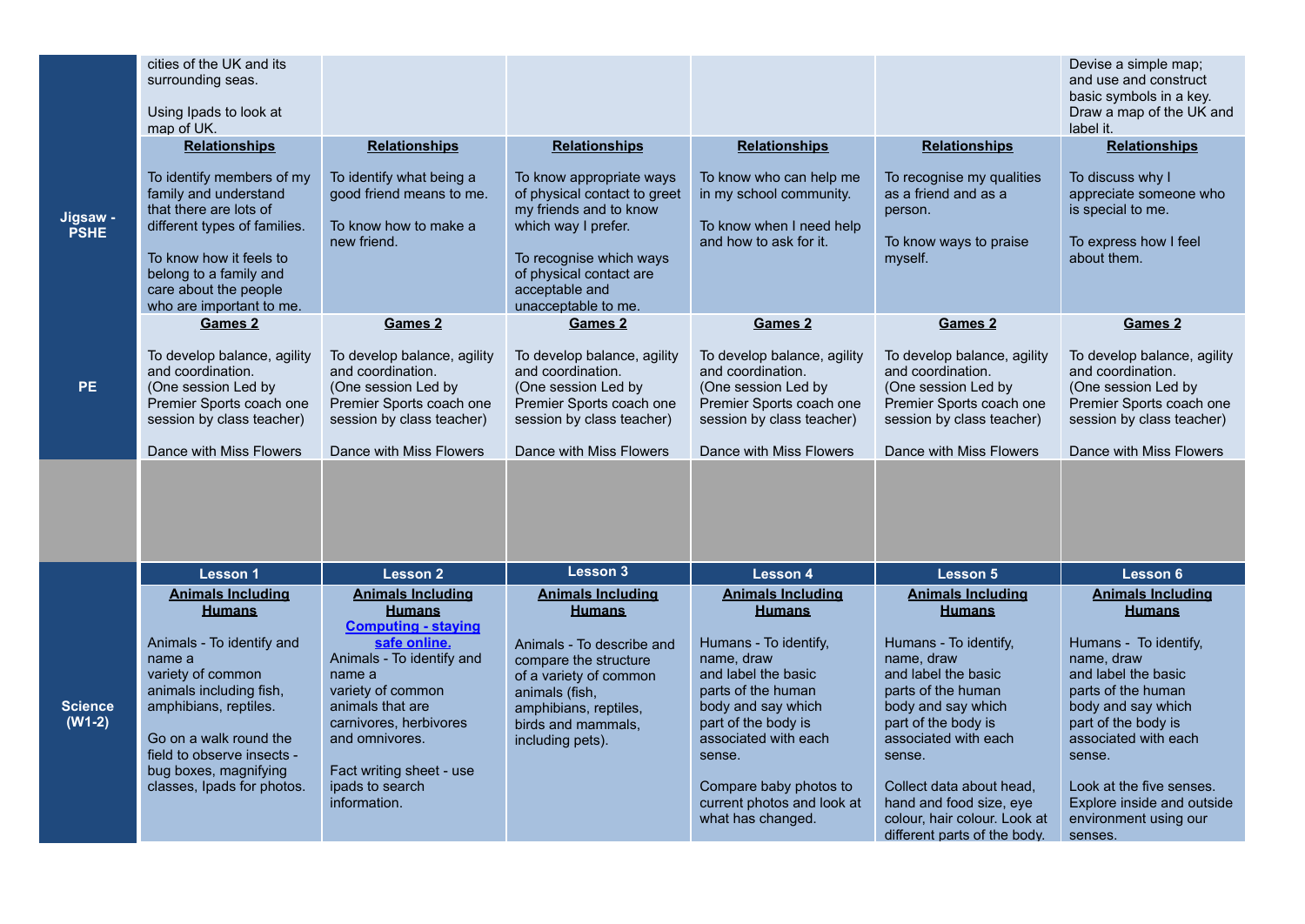|                        | <b>Self Portraits (adapted</b>                                                                                                                                                                                                                                                                                                                                                                          | <b>Self Portraits (adapted to</b>                                                                                                                                                     | <b>Self Portraits (adapted to</b>                                                                                                                                                                                                                                              | Self Portraits (adapted to                                                                                                                                                                                                                                                                | <b>Self Portraits (adapted to</b>                                                                                                                                                                                                                                                               | <b>Self Portraits (adapted to</b>                                                                                                                                                                                                                             |
|------------------------|---------------------------------------------------------------------------------------------------------------------------------------------------------------------------------------------------------------------------------------------------------------------------------------------------------------------------------------------------------------------------------------------------------|---------------------------------------------------------------------------------------------------------------------------------------------------------------------------------------|--------------------------------------------------------------------------------------------------------------------------------------------------------------------------------------------------------------------------------------------------------------------------------|-------------------------------------------------------------------------------------------------------------------------------------------------------------------------------------------------------------------------------------------------------------------------------------------|-------------------------------------------------------------------------------------------------------------------------------------------------------------------------------------------------------------------------------------------------------------------------------------------------|---------------------------------------------------------------------------------------------------------------------------------------------------------------------------------------------------------------------------------------------------------------|
| <b>Art</b><br>$(W3-4)$ | to still life)<br>Explain that a portrait is a<br>picture an artist paints of<br>someone else and that a<br>self portrait is a picture<br>that an artist paints of<br>himself or herself. Share<br>with the children<br>examples of some famous<br>self-portraits,                                                                                                                                      | still life)<br><b>Computing</b><br>Children to take photos of<br>each other and print ready<br>for next weeks lesson.                                                                 | still life)<br>Children will begin trying<br>out some different ways of<br>making marks using some<br>different media. Let<br>children know that they<br>are just practising today so<br>they do not need to worry<br>about making mistakes or<br>creating a finished picture. | still life)<br>Tell children that today<br>they will be using mirrors<br>to draw portraits of<br>themselves. What can you<br>remember from last lesson<br>about the different marks<br>we learnt how to make?<br>How will this help us today<br>when we are making our<br>self portraits? | still life)<br>Explain that colours can<br>convey moods and<br>emotions. Colours can be<br>angry, sad, happy, soft,<br>loud and many other<br>things. Artists use colours<br>in portraits and self<br>-portraits to show moods<br>and emotions. Show<br>children the portrait on the<br>slides. | still life)<br>children to create a portrait<br>using clay. Explain that<br>portraits do not always<br>have to be pictures. There<br>are lots of other ways of<br>creating portraits<br>of people. Show children<br>the picture of the bust on<br>the slides. |
|                        | Who influences our                                                                                                                                                                                                                                                                                                                                                                                      | Who influences our                                                                                                                                                                    | Who influences our                                                                                                                                                                                                                                                             | Who influences our                                                                                                                                                                                                                                                                        | N/A                                                                                                                                                                                                                                                                                             | N/A                                                                                                                                                                                                                                                           |
| <b>RE</b><br>(W5)      | lives? (1.2)<br>To identify some good<br>things people admire in<br>influential or inspiring<br>people and in religious<br>figures and talk about how<br>they might show these<br>same qualities in their<br>own lives.<br>The children are to think<br>about who influences their<br>lives. What makes an<br>influential and inspiring<br>person. Draw a picture of<br>an inspiring person to<br>them. | lives? (1.2)<br>Discuss how important the<br>bible is to Christians:<br>How and when the bible is<br>used.<br>Stories that Jesus told<br>about how to live e.g the<br>good Samaritan. | lives? (1.2)<br>Discuss how important the<br>Quran is for Muslims:<br>The Quran was revealed<br>to the Prophet<br>Muhammad.<br>Stories about the life of the<br>Prophet Muhammad.<br>Stories about the Prophet<br>about how to live.                                           | lives? (1.2)<br>Look at Jesus and the<br>Propet Muhammad and<br>compare their good<br>qualitiles that make them<br>inspiring and influential<br>people.<br>Relate to people in the<br>current day who inspire us<br>e.g family, nurses, doctors,<br>firemen.                              |                                                                                                                                                                                                                                                                                                 |                                                                                                                                                                                                                                                               |
|                        | Our local area (gardens<br>and parks)                                                                                                                                                                                                                                                                                                                                                                   | Our local area (gardens<br>and parks)                                                                                                                                                 | Our local area (gardens<br>and parks)                                                                                                                                                                                                                                          | Our local area (gardens<br>and parks)                                                                                                                                                                                                                                                     | Our local area (gardens<br>and parks)                                                                                                                                                                                                                                                           | N/A                                                                                                                                                                                                                                                           |
| Geog<br>$(W6-7)$       | Parks - To describe how<br>they feel about places and<br>describe some features of<br>their local park.<br>H/W - children take<br>photos of their favourite<br>thing at the park and send<br>it on ClassDojo.                                                                                                                                                                                           | Parks - To use<br>geographical language to<br>describe aerial views and<br>modern maps and identify<br>features.<br>The children can create a<br>map of the local park.               | Parks - To use<br>geographical language to<br>describe aerial views and<br>modern maps and identify<br>features.<br>Children to look at their<br>local park and how they<br>would like to improve it.<br>Children draw/design their<br>own park adding features.               | Gardens - To find out what<br>grows in the local area,<br>understand why natural<br>spaces are important.<br>The children can go to the<br>secret garden to see what<br>grows.                                                                                                            | Gardens - To describe<br>how seeds grow into<br>plants, design and create<br>a small world garden.<br>The children can draw/<br>design their own garden.                                                                                                                                        |                                                                                                                                                                                                                                                               |